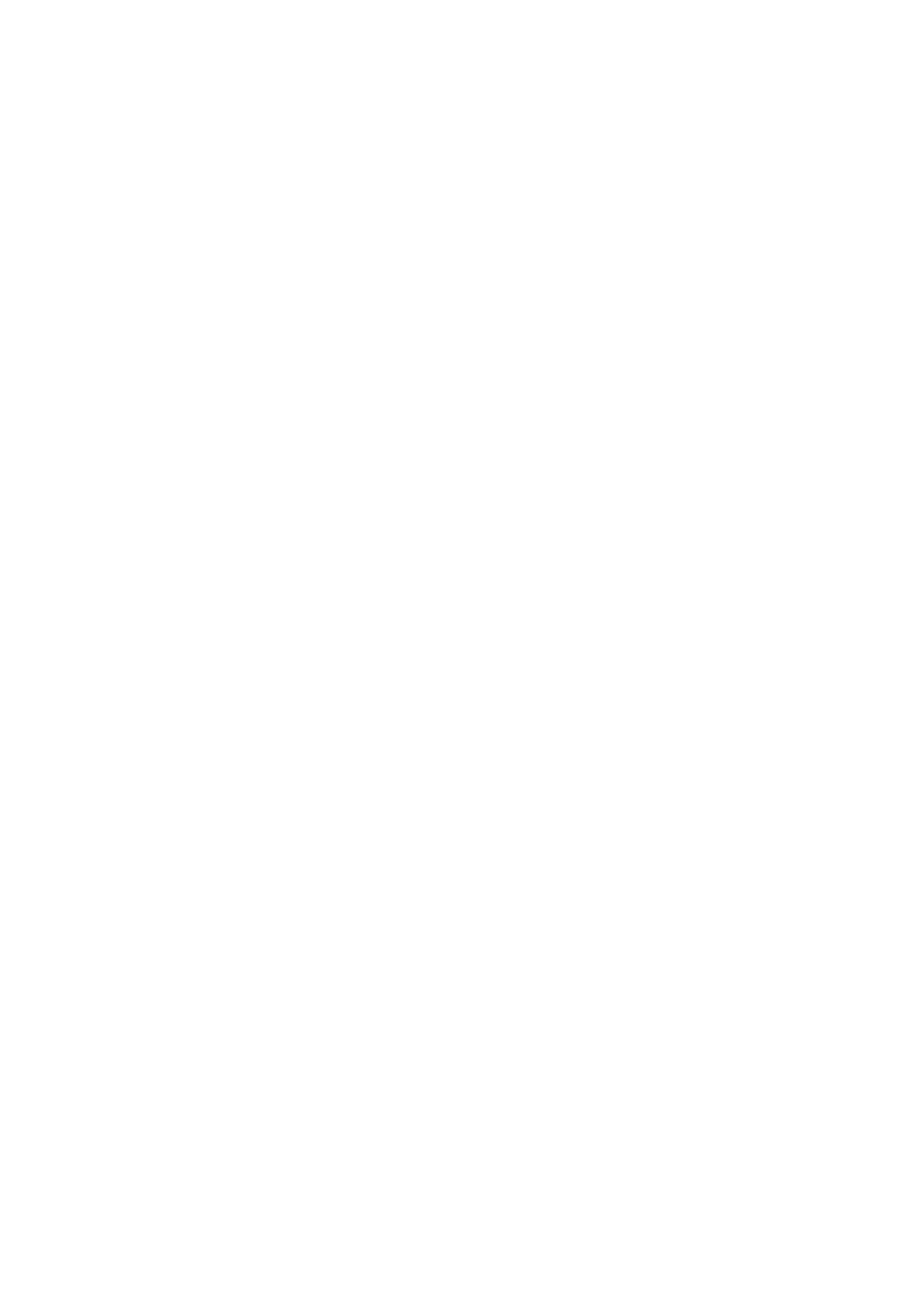*I certify that this public bill, which originated in the Legislative Assembly, has finally passed the Legislative Council and the Legislative Assembly of New South Wales.*

> *Clerk of the Legislative Assembly. Legislative Assembly, Sydney, , 2011*



New South Wales

# **Local Government Amendment (Elections) Bill 2011**

Act No , 2011

An Act to amend the *Local Government Act 1993* in relation to the administration of local council elections, the process for reducing councillor numbers and the abolition of wards in a council area and by-elections for civic office; and for other purposes.

*I have examined this bill and find it to correspond in all respects with the bill as finally passed by both Houses.*

*Assistant Speaker of the Legislative Assembly.*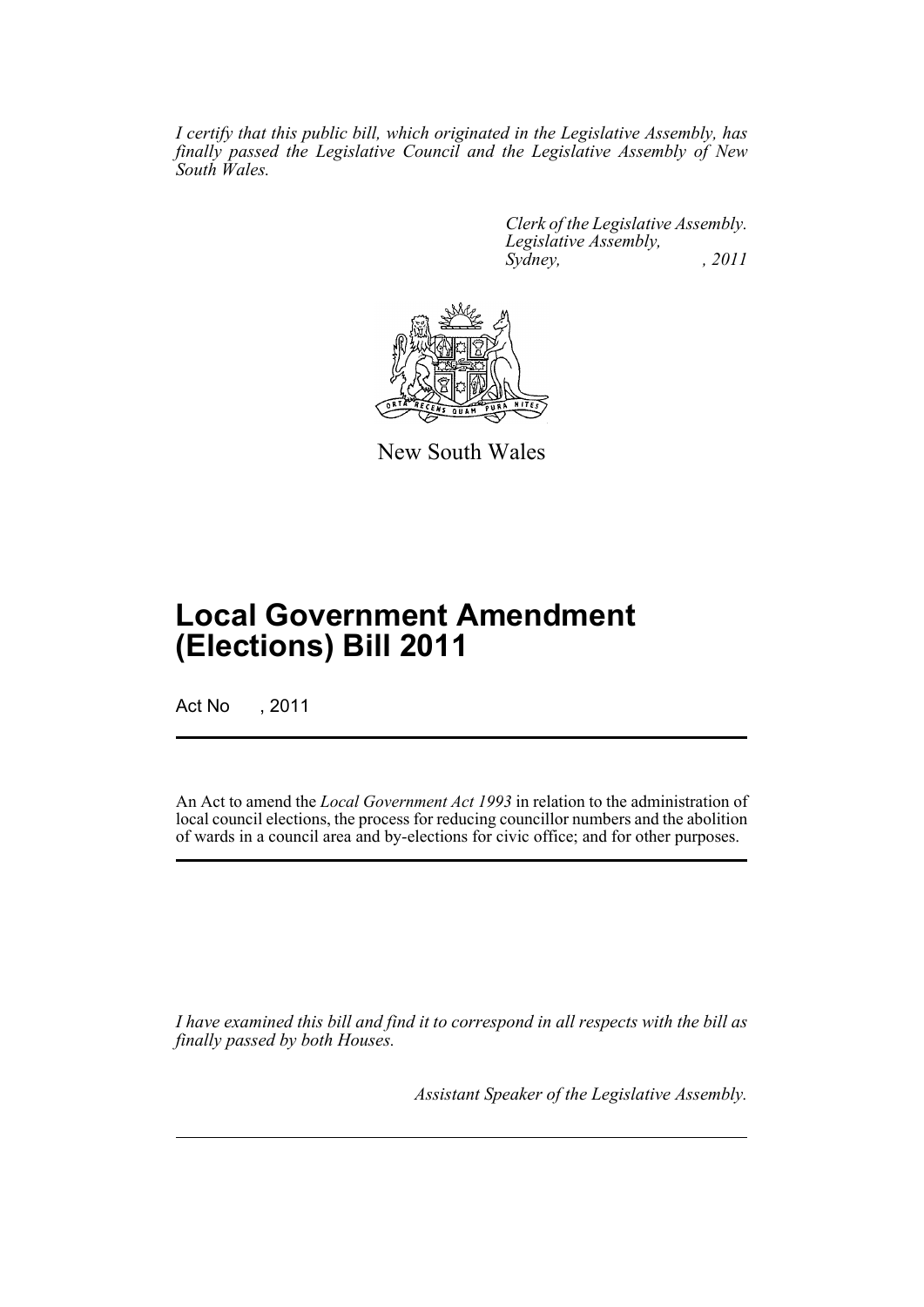## <span id="page-3-0"></span>**The Legislature of New South Wales enacts:**

## **1 Name of Act**

This Act is the *Local Government Amendment (Elections) Act 2011*.

## <span id="page-3-1"></span>**2 Commencement**

This Act commences on the date of assent to this Act.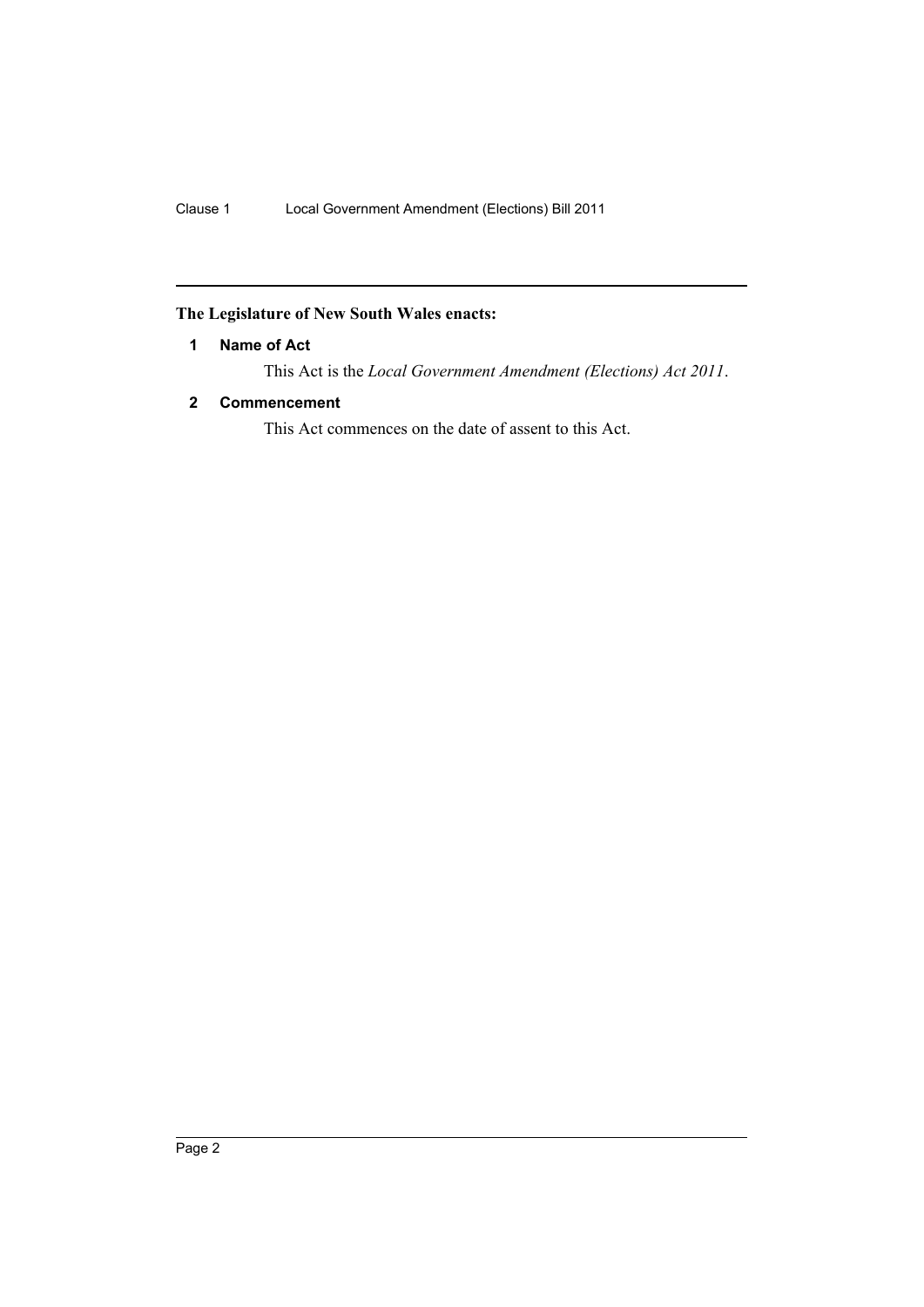Amendment of Local Government Act 1993 No 30 Schedule 1

## <span id="page-4-0"></span>**Schedule 1 Amendment of Local Government Act 1993 No 30**

## **[1] Section 55 What are the requirements for tendering?**

Insert at the end of section 55 (3):

a contract or arrangement between a council and the Electoral Commissioner for the Electoral Commissioner to administer the council's elections, council polls and constitutional referendums.

## **[2] Section 210B**

Insert after section 210A:

### **210B Approval to abolish all wards in council's area**

- (1) A council may resolve to make an application to the Minister to approve the abolition of all wards of the council's area.
- (2) The council must give not less than 42 days' public notice of its proposed resolution.
- (3) After passing the resolution, the council must forward to the Minister a copy of the resolution, a summary of any submissions received by it and its comments concerning those submissions.
- (4) The Minister may approve the application or may decline to approve it.
- (5) If the Minister approves the application, all the wards in the council's area are abolished with effect on and from the day appointed for the next ordinary election of councillors after the application is approved.
- (6) Section 16 does not apply to a resolution of a council to make an application to the Minister under this section.
- (7) An application may be made under this section only within the period of 5 months from the commencement of this section.
- (8) Nothing in this section prevents a council from making more than one application under this section or from taking action under section 210 to abolish all wards of the council's area.

## **[3] Section 224A Approval to reduce number of councillors**

Omit "21 days' public notice" from section 224A (2). Insert instead "42 days' public notice".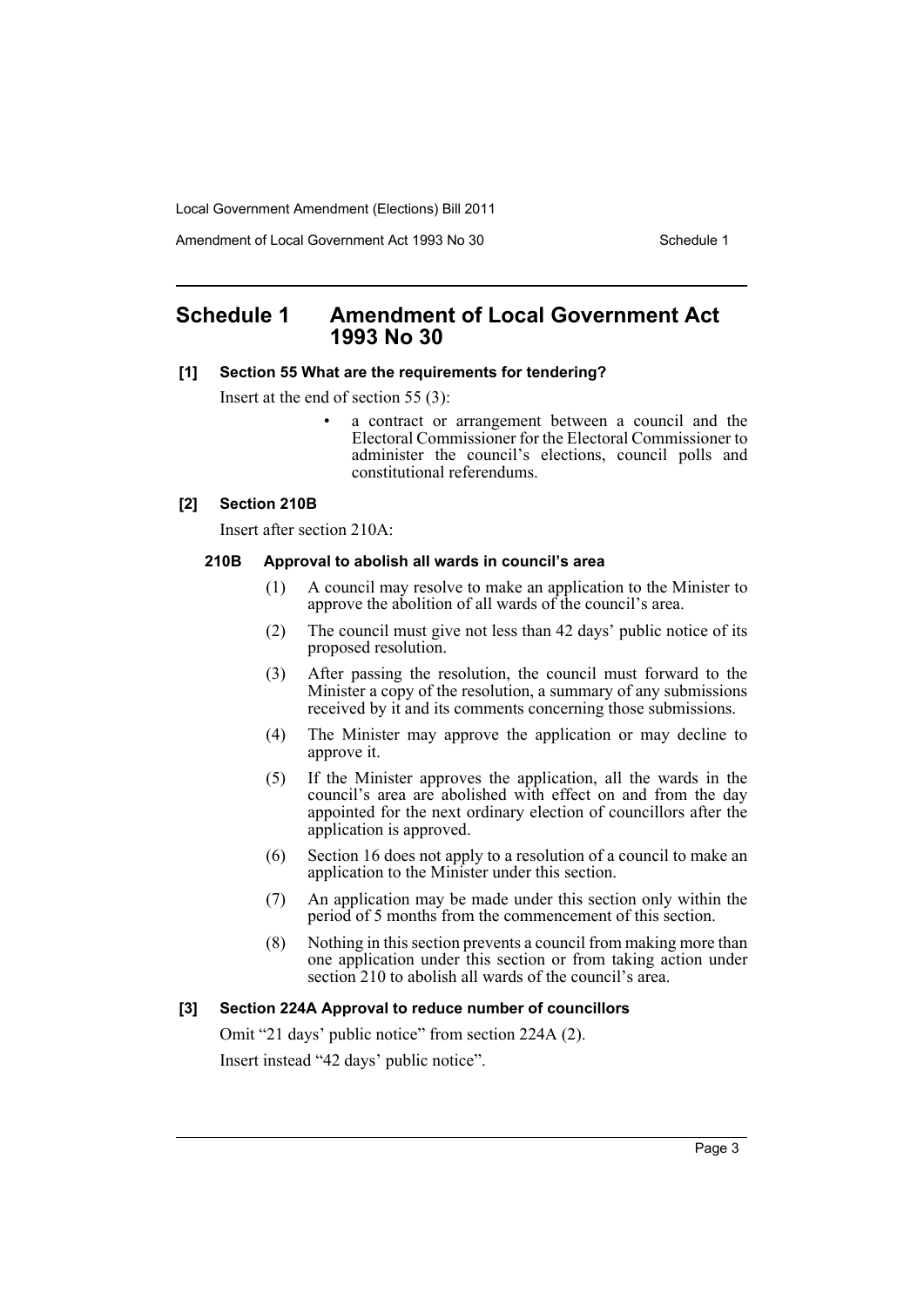Schedule 1 Amendment of Local Government Act 1993 No 30

## **[4] Section 224A (7)**

Omit the subsection. Insert instead:

(7) An application may be made under this section after the commencement of the *Local Government Amendment (Elections) Act 2011* but before the expiry of 5 months after that commencement.

#### **[5] Chapter 10, introduction note**

Insert "the general manager of the council or" before "the Electoral Commissioner".

## **[6] Section 292**

Omit the section. Insert instead:

#### **292 When is a by-election to be held?**

A by-election to fill a casual vacancy in the office of a councillor or a mayor elected by the electors of an area is to be held on a Saturday that:

- (a) falls not later than 3 months after the vacancy occurs, and
- (b) is fixed by the general manager (in relation to an election administered by the general manager) or the Electoral Commissioner (in relation to an election administered by the Electoral Commissioner).

## **[7] Section 294 Dispensing with by-elections**

Omit "on or after 1 October last preceding the end of the term of a council" from section 294 (1).

Insert instead "within 18 months before the date specified for the next ordinary election of the councillors for the area".

## **[8] Section 294B**

Insert after section 294A:

### **294B Casual vacancy not to be filled where councillor numbers reduced—approved by constitutional referendum**

(1) Despite section 17 (2), a casual vacancy in the office of a councillor (but not a mayor elected by the electors) is not to be filled if a constitutional referendum has approved a reduction in the number of councillors but the reduction has not yet taken effect.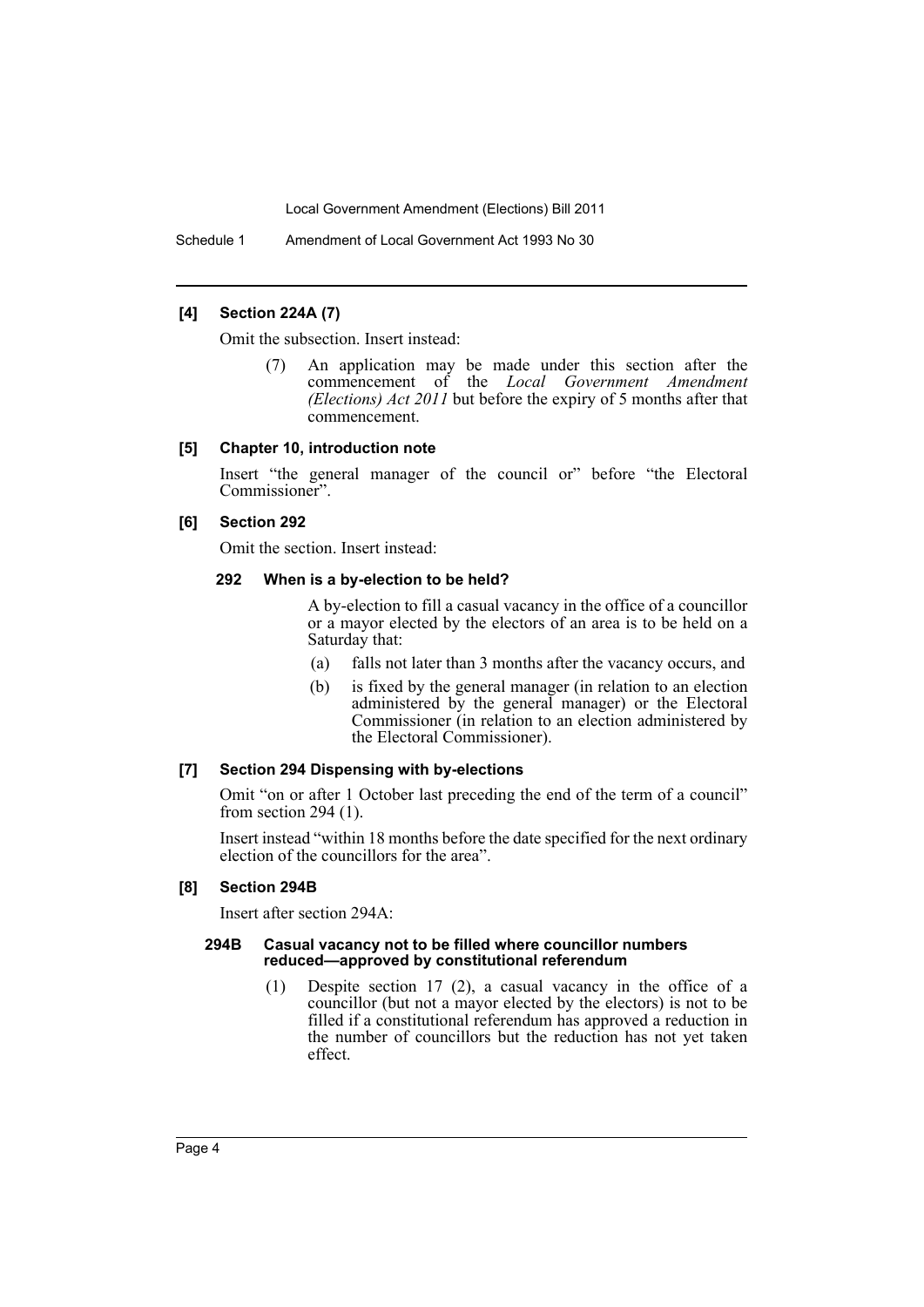Amendment of Local Government Act 1993 No 30 Schedule 1

- (2) However, subsection (1) does not authorise a vacancy to remain unfilled if the vacancy will result in the council having less councillors than the reduced number approved by the constitutional referendum.
- (3) Subsection (1) applies to a casual vacancy whether occurring before or after the commencement of this section or before or after the constitutional referendum.

## **[9] Chapter 10, Part 6, Division 1**

Omit the Division. Insert instead:

## **Division 1 Administration of elections**

#### **296 Elections to be administered by general manager of council or Electoral Commissioner**

- (1) Elections for the purposes of this Chapter are to be administered by the general manager of the council concerned. **Note.** Section 18 provides that certain provisions of this Act (relating to the conduct of elections) apply to council polls and constitutional referendums, with such modifications as may be necessary, in the same way as they apply to elections.
- (2) Despite subsection (1), a council may resolve that the council is to enter into a contract or make arrangements with the Electoral Commissioner for the Electoral Commissioner to administer all elections for the council for the purposes of this Chapter.
- (3) Such a resolution may only be made within 12 months after an ordinary election of councillors for the council's area.
- (4) If such a contract is entered into or such arrangements made, the Electoral Commissioner is to administer all the elections of the council until the conclusion of the following ordinary election for councillors.
- (5) In this section, *election* does not include an election of the mayor or a deputy mayor by the councillors.

## **296A Elections administered by a general manager**

- (1) This section applies to an election administered by the general manager of a council.
- (2) The general manager is to appoint a returning officer and a substitute returning officer for the election. In the absence of the returning officer, the substitute returning officer is to exercise the functions of the returning officer.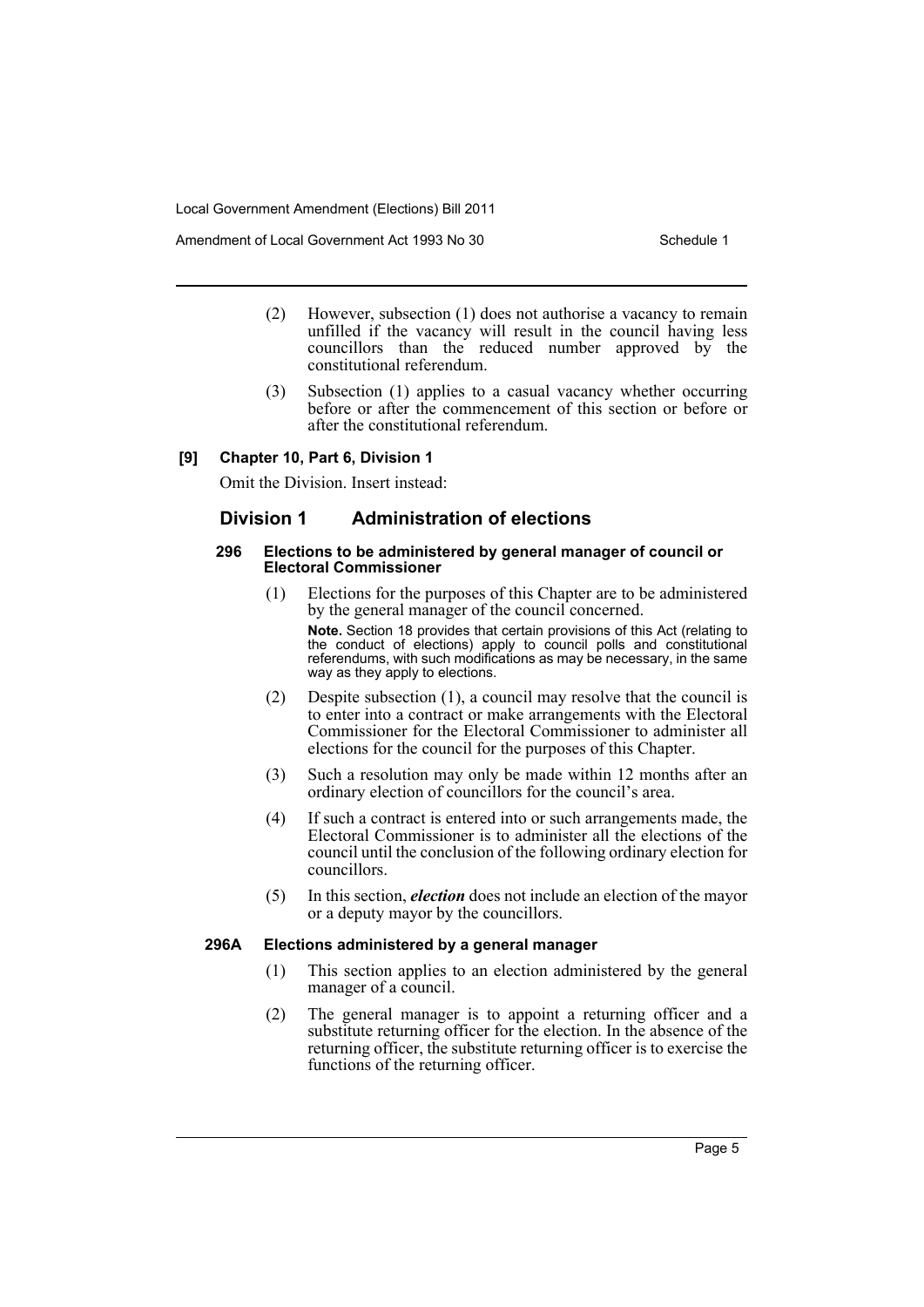- (3) The returning officer is to appoint one or more electoral officials.
- (4) An employee of a council for an area cannot be appointed as a returning officer or substitute returning officer for that area. However, an electoral official may be an employee of the council.
- (5) A general manager cannot be appointed as a returning officer, substitute returning officer or electoral official for any area.
- (6) For the purpose of conducting an election, the returning officer and substitute returning officer for an area are entitled to access to any relevant records of the council for the area.
- (7) For the purpose of administering an election, the general manager is to:
	- (a) appoint the polling places, and
	- (b) determine the fees payable to the returning officer, substitute returning officer and electoral officials.
- (8) For the purpose of conducting an election, the returning officer is to determine any matter not provided for by this Act or the regulations.
- (9) Expenses incurred by the returning officer, substitute returning officer and electoral officials in connection with an election are to be met by the council.
- (10) The returning officer and the substitute returning officer must not vote at any election that they are conducting.

#### **296B Elections administered by the Electoral Commissioner**

- (1) This section applies to an election administered by the Electoral Commissioner.
- (2) The Electoral Commissioner is to appoint a returning officer and a substitute returning officer for each area. The returning officer is to conduct elections on behalf of, and under the direction of, the Electoral Commissioner. In the absence of the returning officer, the substitute returning officer is to exercise the functions of the returning officer.
- (3) The returning officer is to appoint one or more electoral officials.
- (4) An employee of a council for an area cannot be appointed as a returning officer or substitute returning officer for that area. However, an electoral official may be an employee of the council.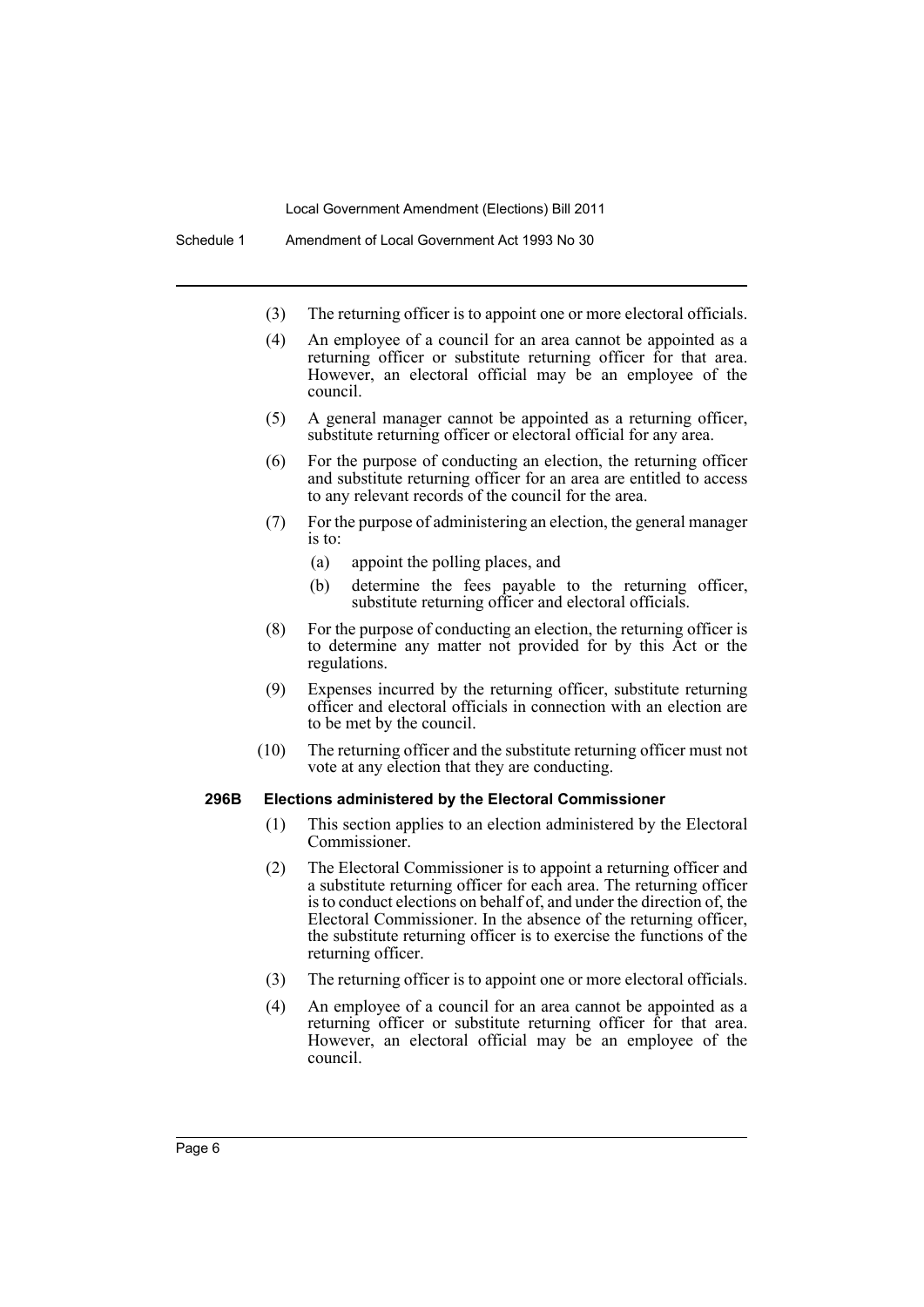Amendment of Local Government Act 1993 No 30 Schedule 1

- (5) For the purpose of conducting an election, the returning officer and substitute returning officer for an area are entitled to access to any relevant records of the council for the area.
- (6) For the purpose of conducting an election, the Electoral Commissioner is to:
	- (a) appoint the polling places, and
	- (b) determine the fees payable to the returning officer, substitute returning officer and electoral officials, and
	- (c) determine any matter not provided for by this Act or the regulations.
- (7) The Electoral Commissioner, the returning officer and the substitute returning officer must not vote at any election that they are conducting.

#### **297 Delegation of functions by the Electoral Commissioner**

The Electoral Commissioner may delegate to a person any of the Electoral Commissioner's functions under this Act, other than this power of delegation.

## **[10] Chapter 10, Part 6, Division 2, note**

Omit the note.

#### **[11] Sections 299 and 300**

Omit the sections. Insert instead:

## **299 Non-residential roll**

- (1) Not later than the closing date for an election, the general manager is to prepare a roll of non-resident owners of rateable land for confirmation as the roll of non-resident owners of rateable land within the area.
- (2) The roll of non-resident owners of rateable land lapses after the election for which it is prepared, and it consists only of the names of those non-resident owners of rateable land who have applied for the inclusion of their names for the purposes of the election for which it is being prepared.
- (3) The general manager (in relation to an election administered by the general manager) is to confirm as the roll of non-resident owners of rateable land for the election the roll referred to in subsection (1) if, in the general manager's opinion, the roll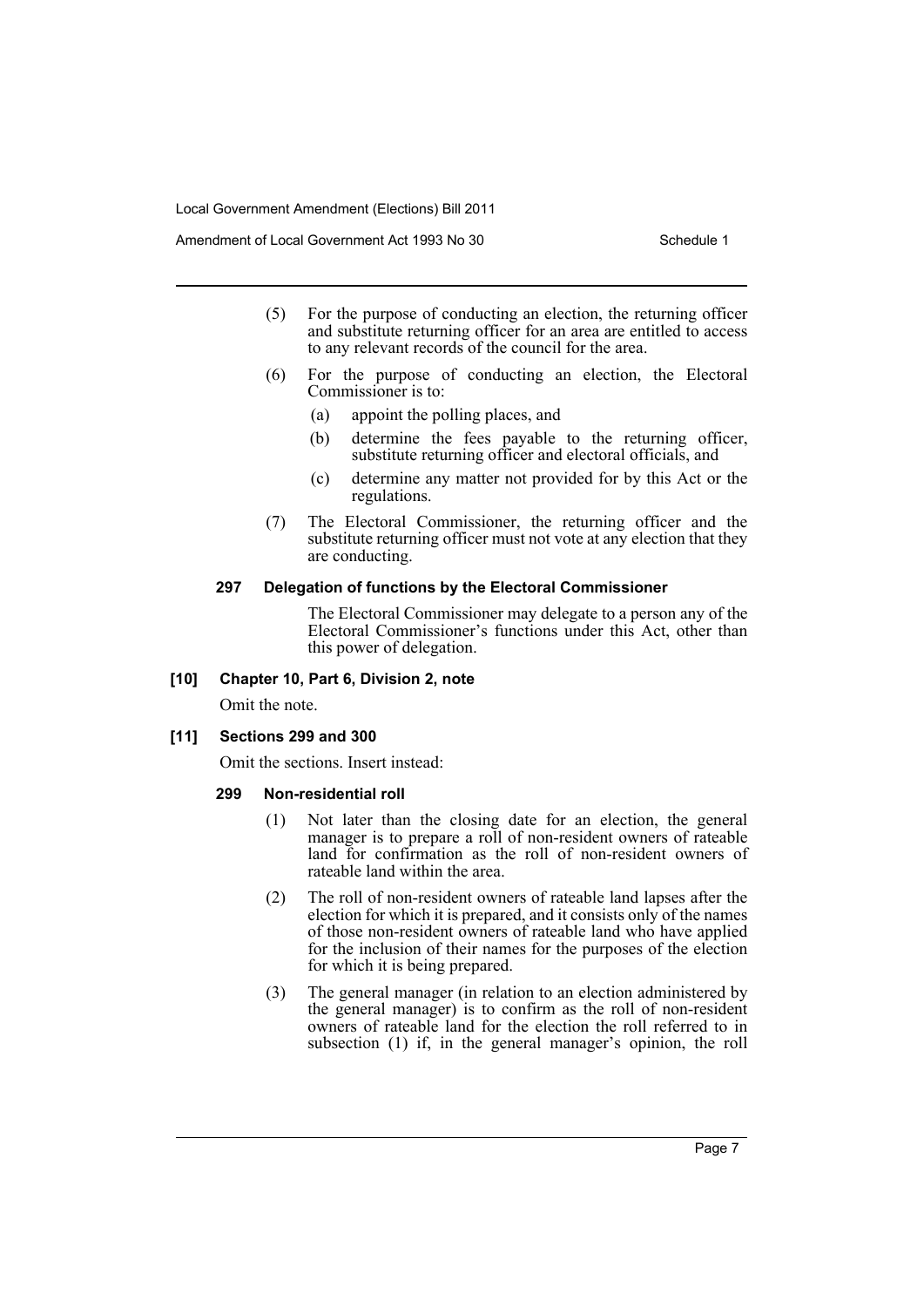Schedule 1 Amendment of Local Government Act 1993 No 30

contains the names of the persons who on the closing date are qualified for inclusion in the roll of non-resident owners of rateable land.

(4) The Electoral Commissioner (in relation to an election administered by the Electoral Commissioner) is to confirm as the roll of non-resident owners of rateable land for the election a roll certified by the general manager as being, in the general manager's opinion, a roll of the persons who on the closing date are qualified for inclusion in the roll of non-resident owners of rateable land.

## **300 Roll of occupiers and ratepaying lessees**

- (1) Not later than the closing date for an election, the general manager is to prepare the roll of occupiers and ratepaying lessees for confirmation as the roll of occupiers (of land within the area) and ratepaying lessees (of rateable land within the area) for the election.
- (2) The roll of occupiers and ratepaying lessees lapses after the election for which it is prepared, and it consists only of the names of those occupiers and ratepaying lessees who have applied for the inclusion of their names for the purpose of the election for which it is being prepared.
- (3) The general manager (in relation to an election administered by the general manager) is to confirm as the roll of occupiers and ratepaying lessees for the election the roll referred to in subsection (1) if, in the general manager's opinion, the roll contains the names of the persons who on the closing date are qualified for inclusion in the roll of occupiers and ratepaying lessees.
- (4) The Electoral Commissioner (in relation to an election administered by the Electoral Commissioner) is to confirm as the roll of occupiers and ratepaying lessees for the election a roll certified by the general manager as being, in the general manager's opinion, a roll of the persons who on the closing date are qualified for inclusion in the roll of occupiers and ratepaying **lessees**

## **[12] Section 313**

Omit the section. Insert instead:

## **313 List of residents failing to vote**

(1) After the close of the poll at a contested election, the general manager (in relation to an election administered by the general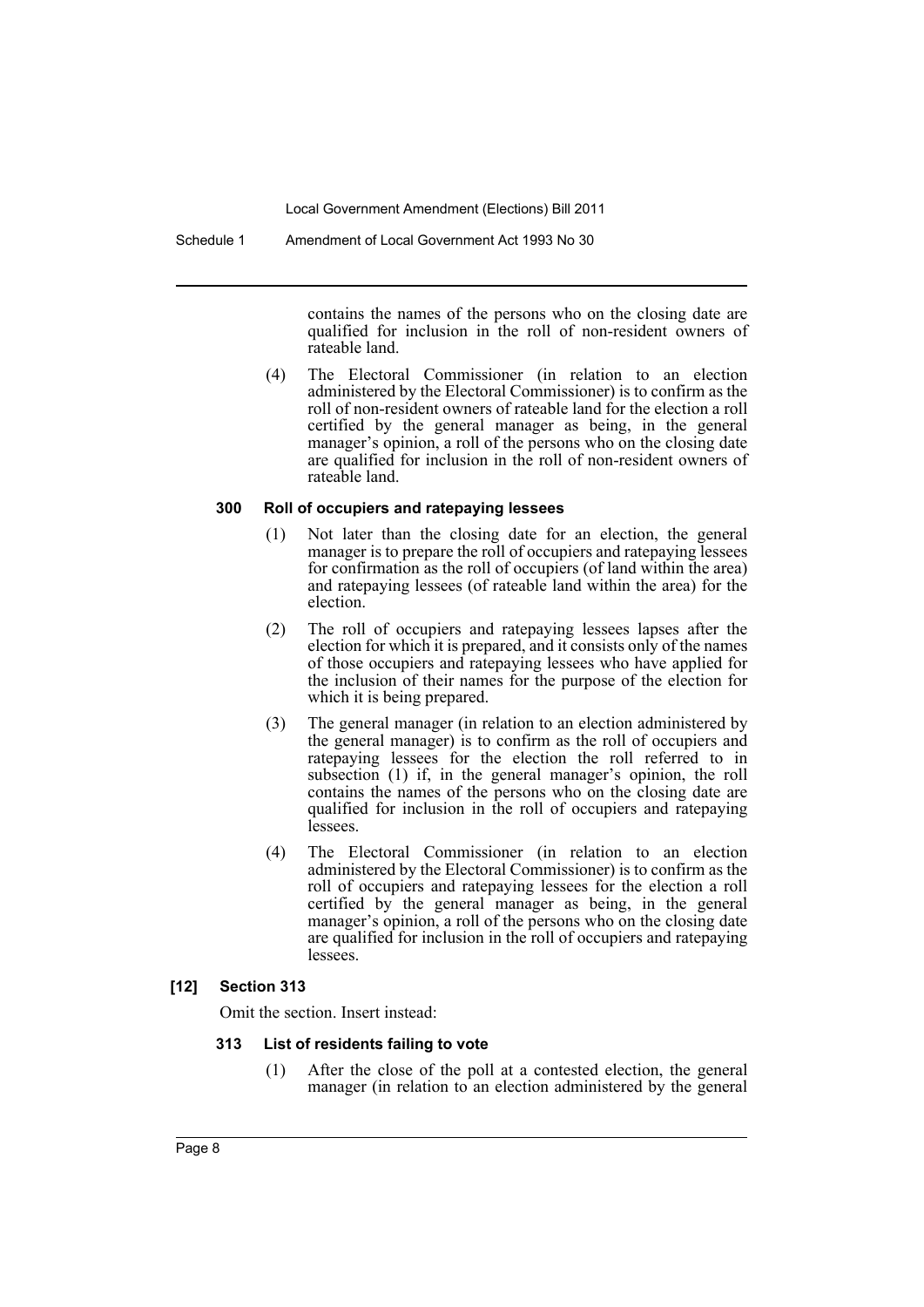Amendment of Local Government Act 1993 No 30 Schedule 1

manager) or the Electoral Commissioner (in relation to an election administered by the Electoral Commissioner) is to prepare a list of the names of the persons on the residential roll for the election who, although entitled to vote at the election, appear to have failed to vote and do not appear to have a sufficient reason for the failure.

(2) The general manager (in relation to an election administered by the general manager) must forward that list to the Electoral Commissioner within 14 days (or within such longer period as may be prescribed by the regulations) after the close of the poll at the election.

## **[13] Section 317 Validity of elections**

Insert "(in relation to an election administered by the Electoral Commissioner) or the general manager or returning officer (in relation to an election administered by the general manager)" after "returning officer" in section 317 (1)  $(c)$ .

## **[14] Section 434B**

Insert after section 434A:

## **434B Expenses to be borne by council**

- (1) The Director-General may recover the reasonable expenses incurred by the Director-General in, or in respect of, the preparation of a Departmental representative's report under this Division that relates to the administration of an election by a general manager, including investigation expenses of the Director-General or the Departmental representative.
- (2) The Director-General may make a determination of the amount of the expenses referred to in subsection (1) and serve a notice on the council requiring the amount so determined be paid in recovery of the expenses.
- (3) An amount equal to the expenses as so determined is payable to the Director-General as a debt by the council concerned, except as determined by the Director-General.
- (4) The council may apply to the Administrative Decisions Tribunal for a review of whether any part of the expenses so determined are not reasonable expenses.
- (5) The Director-General must give effect to any decision of the Tribunal on a review of the determination of the amount of the expenses.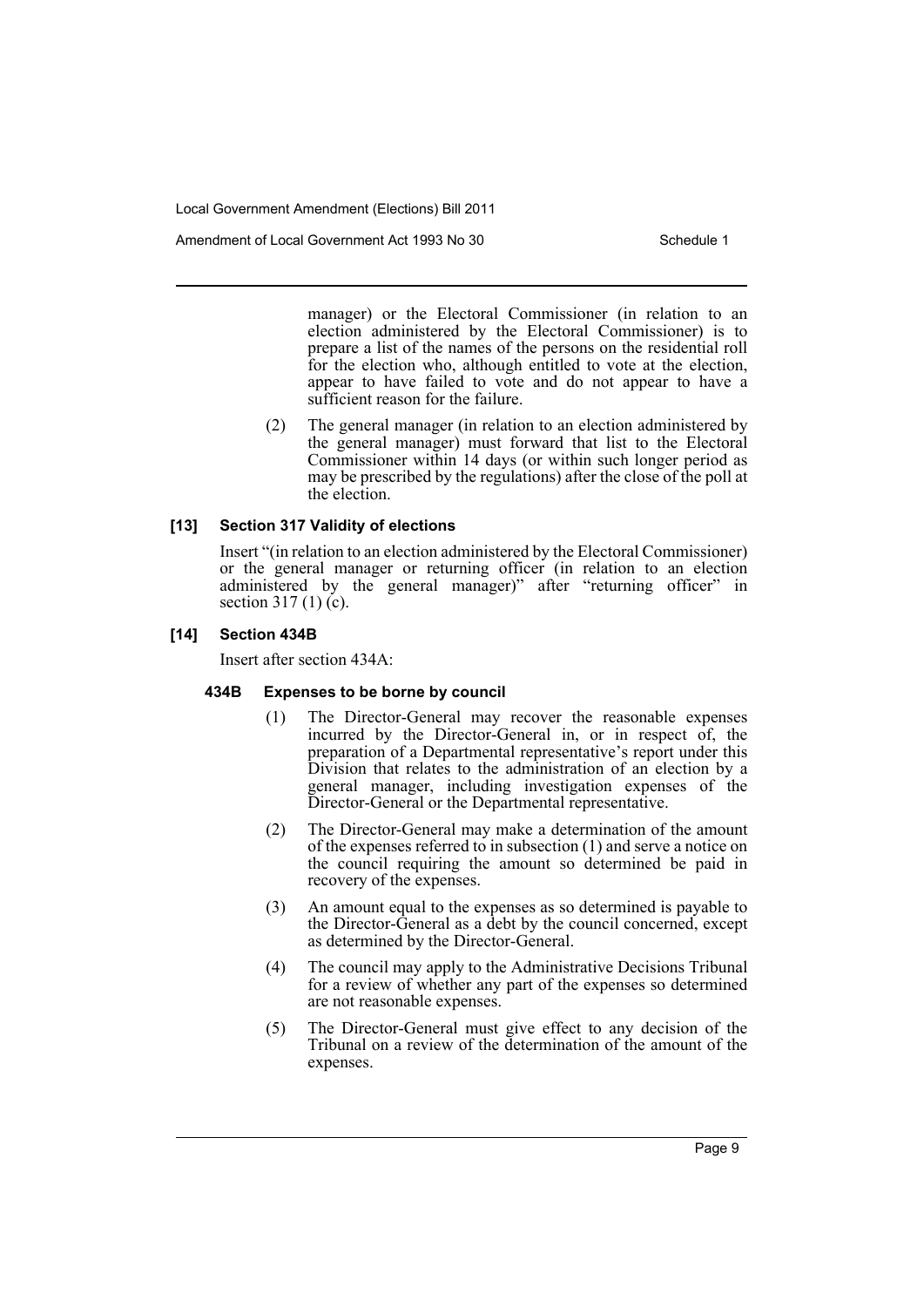Schedule 1 Amendment of Local Government Act 1993 No 30

(6) A reference in this section to expenses incurred includes a reference to remuneration paid to departmental staff.

## **[15] Schedule 6 Regulations**

Insert the following at the end of the list of examples to item 14 (Elections): Compliance with Director-General's guidelines relating to the administration of elections

## **[16] Schedule 8 Savings, transitional and other provisions consequent on the enactment of other Acts**

Insert at the end of clause 1 (1):

*Local Government Amendment (Elections) Act 2011*

## **[17] Schedule 8**

Insert at the end of the Schedule, with appropriate numbering:

## **Part Provisions consequent on enactment of Local Government Amendment (Elections) Act 2011**

## **Definition**

In this Part, *amending Act* means the *Local Government Amendment (Elections) Act 2011*.

## **Dispensing with by-elections**

Section 294, as amended by the amending Act, extends to a casual vacancy occurring before the commencement of that Act.

#### **Council may retain Electoral Commissioner to administer elections, polls and referendums until end of 2012 ordinary election**

- (1) Despite section 296, a council may resolve, before 31 October 2011 (or such later date as may be prescribed by the regulations), that the Electoral Commissioner is to administer its elections (including the 2012 ordinary election for councillors), council polls and constitutional referendums.
- (2) The council must, as soon as possible, notify the following persons of the making of such a resolution:
	- (a) the Electoral Commissioner,
	- (b) the Director-General.